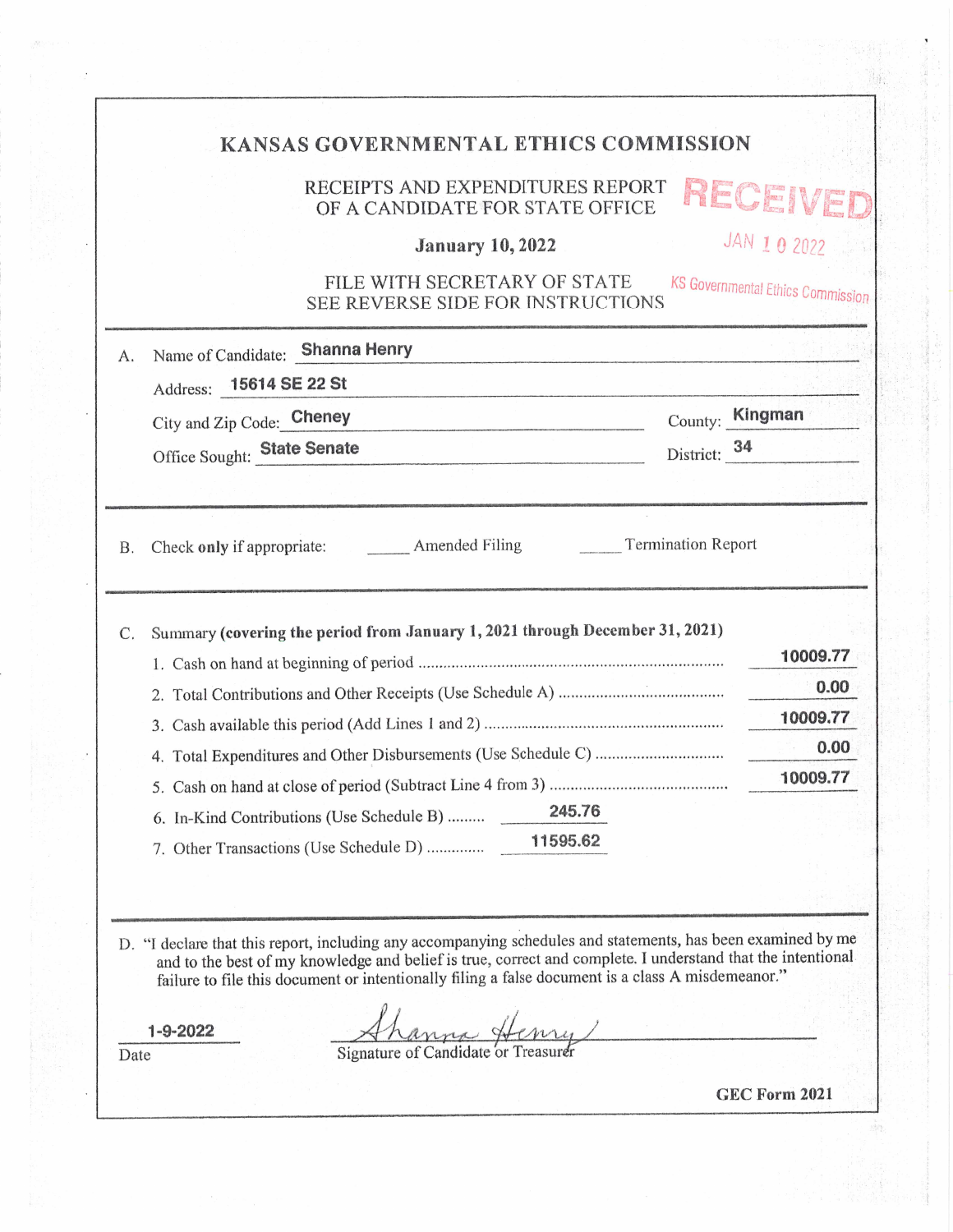Shanna Henry (Senate 34) 1/1/2021-12/31/2021 Schedule B In-Kind Contributions 1/10/2022 Page 2 of 3

 $\mathcal{A}^{\mathcal{A}}$ 

| Date     | Value   | <b>Description</b>       | First  | Last    | Company/PAC | <b>Occupation</b> | <b>Address</b>                       | City          | $-1$<br>эı                        | ∠ip∶  |
|----------|---------|--------------------------|--------|---------|-------------|-------------------|--------------------------------------|---------------|-----------------------------------|-------|
| 12/31/21 | 89.88 C | .<br>ाCloud file storage | Shanna | l Henrv |             |                   | '15614 SE 22 St                      | Cheney        | $\overline{1/\overline{C}}$<br>NJ | 67025 |
| 12/31/21 |         | 155.88 Web host          | Shanna | ∣Henrv  |             |                   | 15614 SF 22 St<br>⊥J∪⊥<br>. JL 44 J' | <b>Chenev</b> | $\overline{1/\overline{C}}$<br>יי | 67025 |